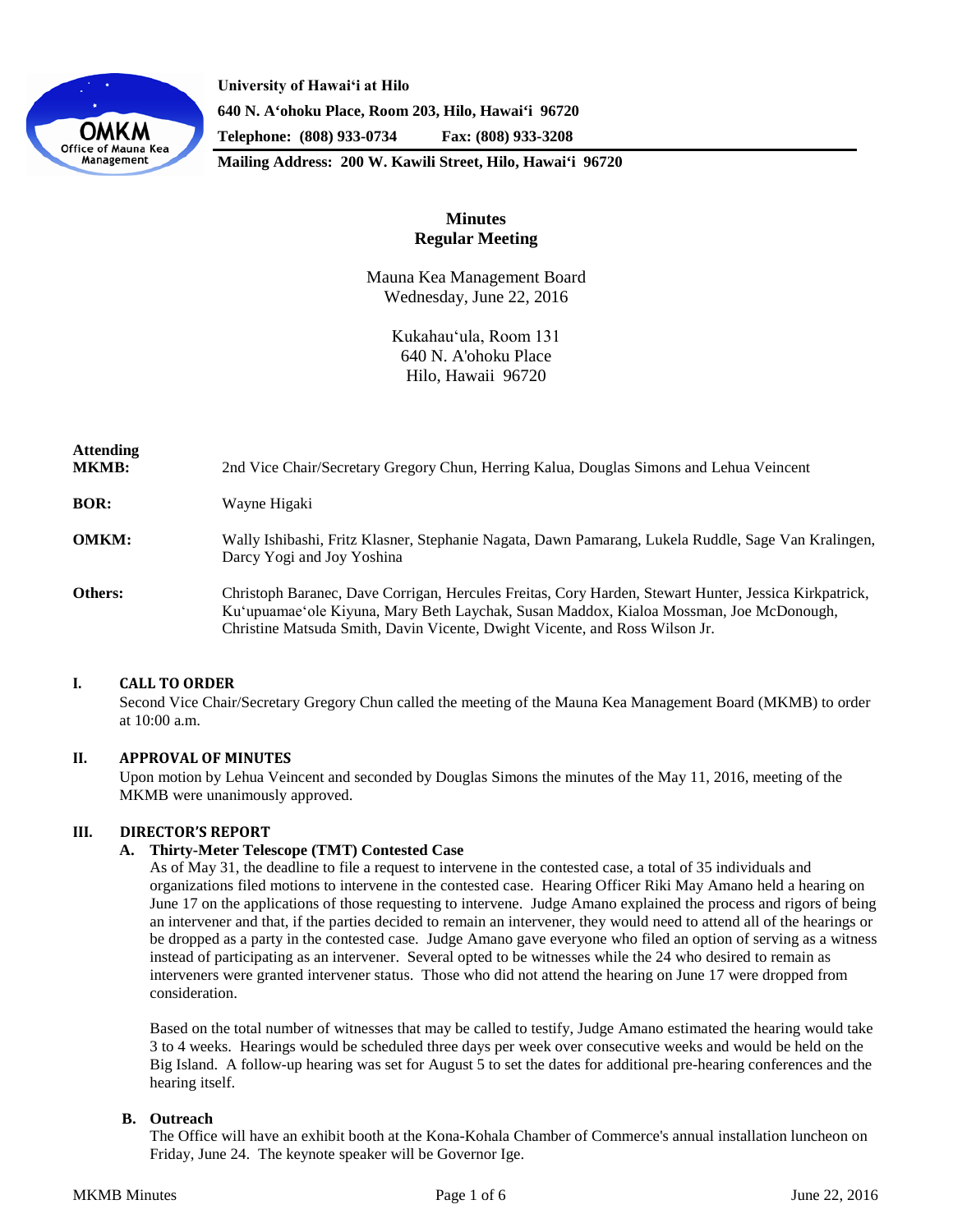## **C. Staff Training**

The Comprehensive Management Plan (CMP) OI-2 calls for the development of a training plan for staff and volunteers. A plan was developed and the first session was held in May covering the Master Plan, CMP and other documents that govern what OMKM is responsible for. The second session was held last week, which covered the invasive species plan. Next month's session will cover historic properties.

### **D. Administrative Rules**

A draft of rules has completed its legal review. The University will be consulting with the Office of Hawaiian Affairs (OHA) and the Department of Land and Natural Resources (DLNR) before taking it to the University of Hawaii (UH) Board of Regents (BOR) for their review and approval to go to public meetings.

## **IV. KAHU KŪ MAUNA COUNCIL (KKMC)**

Lukela Ruddle reported a presentation on EnVision Maunakea was presented to the Council at their last meeting held earlier this month. Cultural Resources (CR) 7, 8 and 9 were discussed as well as the draft rules. The Council is planning a retreat on July 22-23 where they will discuss the CRs in relation to the rules and updates to the CMP. Pacific Consulting Services, Inc. will begin their historic property monitoring in mid-July. OMKM staff will be accompanying them.

#### **V. Committee Reports**

#### **Environment Committee**

Fritz Klasner reported the next Environment Committee meeting will most likely be after the field-monitoring season, which is September or late August. He is currently working on scheduling weed pull volunteer events for the remainder of the year.

Jessica Kirkpatrick will present at the Lyman Museum on Monday, June 27, at 7:00 p.m. on Maunakea arthropods and the wēkiu bug in particular. Ms. Kirkpatrick and Heather Stever will present at the Hawaii Volcanoes National Park's "After Dark in the Park" series on July 12, at 7:00 p.m. on arthropods on Maunakea. Both Ms. Kirkpatrick and Ms. Stever are Master in Science (M.S.) students at UH Hilo working on Maunakea arthropods.

While doing monthly facility surveys at Halepōhaku on May 16 one new threat, the little fire ant, was detected in the kitchen. Two rounds of intensive surveys were done, which resulted in negative findings. Terminix treated the interior areas, bait stations were deployed for continuing ant control, and DLNR and the Hawaii Ant Lab were notified. The little fire ant is not anticipated to be able to survive outside the facilities at Halepōhaku, although OMKM's response for this species is the same as with any other potential threat.

Cats were reported around Halepōhaku in early June and traps are out.

Two UH graduate students recently submitted their thesis - 1) Nathan Stephenson, with the UH Hilo Tropical Conservation Biology and Environmental Science (TCBES) graduate program, defended and submitted his Master's Thesis on mapping wēkiu bug habitat on Maunakea as a subset of the Maunakea erosion baseline inventory; and 2) Marie McKenzie, with the UH Mānoa Geography program, defended and submitted her Master's Thesis on regional temperature trends in Hawaii.

This summer three interns have joined the Office of Maunakea Management's (OMKM) Natural Resource Program. Pacific Internship Programs for Exploring Science (PIPES) interns Kuʻupua Kiyuna will focus on reviewing the proposed rules and comparing them with DLNR's rules and Kialoa Mossman will work with Dr. Ryan Perroy on his erosion study and also work with Nathan Stephenson on *S*tructure from Motion and other non-intrusive mapping techniques. Koa Akima, with Hawaii Community College Forest Team, is assisting with annual invasive species and biodiversity monitoring, and wēkiu bug habitat restoration research.

The Office received an inquiry from the Smithsonian Institution to do research on Japanese White-Eyes and migration and climate change, and the effects on palila and critical habitat. They have their permits from DOFAW to do the work and are asking for support in allowing them to put some screen enclosures with bird closures for about two months at Halepōhaku this fall.

Lastly, it is field season, the historic property monitoring and invasive species work will begin next month. The annual wēkiu bug and other invasive species landscape-level monitoring is ongoing now, while facility monitoring continues year round.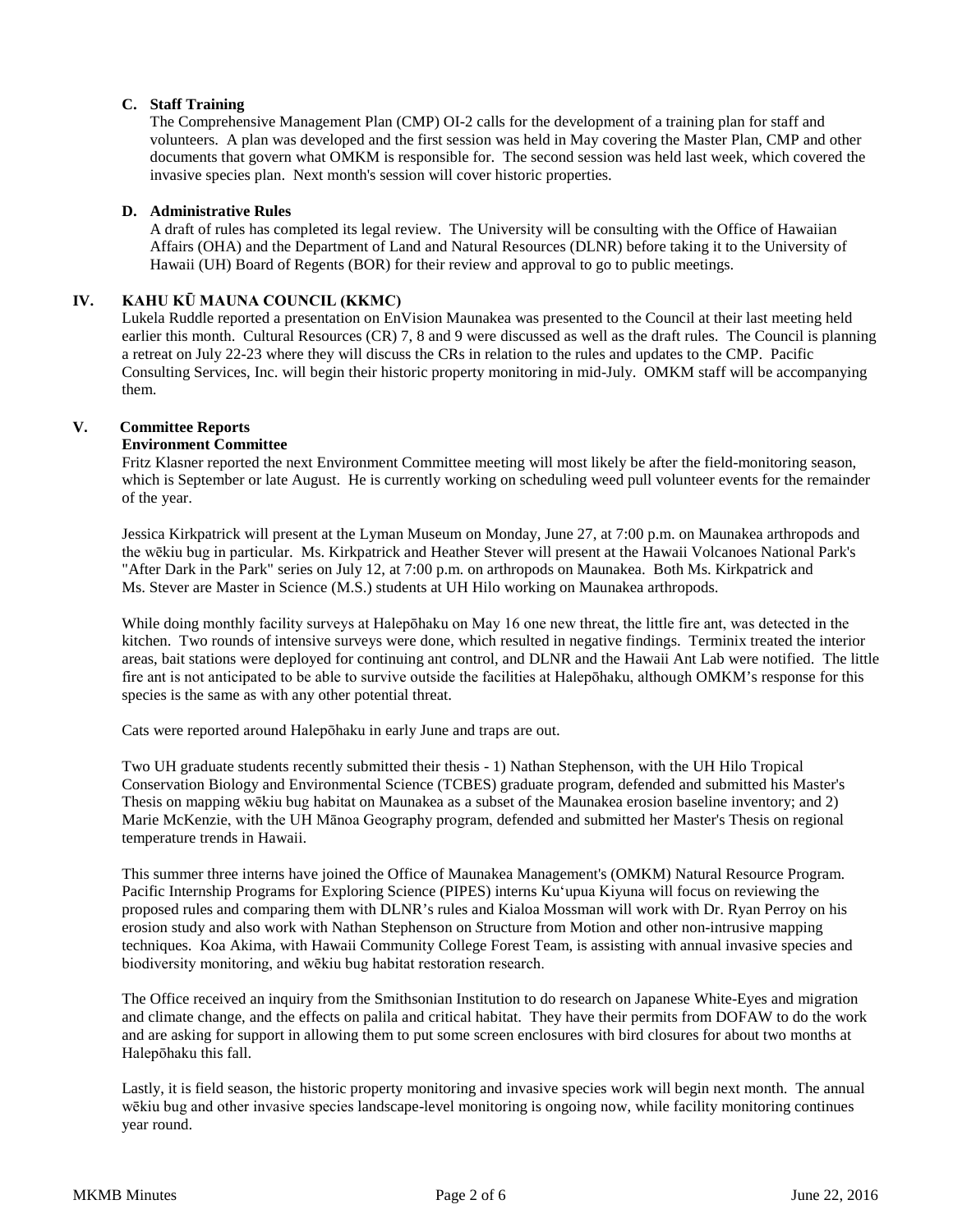# **VI. NEW BUSINESS**

**A. Presentation: EnVision Maunakea - Weaving a Path Forward through Collaboration and Community** Susan Maddox, executive team leader for Friends of the Future presented EnVision Maunakea. Friends of the Future is an independent 501(c)3 nonprofit based in Waimea and has been in existence for about 25 years.

EnVision Maunakea is a process intended to change the tenor of, and broaden the perspectives concerning, conversations related to Maunakea. EnVision Maunakea is a community driven initiative to solicit the comments, inputs, dreams and wishes for Maunakea now and in the future from a wide variety of people. Its function is to create safe and respectful spaces where people can share their deepest hopes and dreams in facilitated listening sessions to 1) respect people's time and keep the conversation productive, and 2) to accurately capture what people want to share. The first step is to be able to engage a variety of individuals from around the island to serve on ʻAha kūkā, or community advisory council, to receive the information that will come from a number of listening sessions around the island. Out of this process will come a great deal of valuable information and stories that can then be shared with the various government and regulatory agencies, as well as the community in general, to look at longterm planning for the future of the mountain.

The role of the Friends of the Future is as a convener of those sessions. They will work on the logistics, keep track of meeting proceeds and serve as the archive for that. They will continue working with the project working group and the ʻAha Kūkā to make sure that all of the information is captured accurately and forwarded for various planning purposes. The process is expected to take about a year.

From her own perspective, Ms. Maddox stated she is deeply invested in this because Friends of the Future actually grew out of conversations with a diverse group of people with varying perspectives regarding issues of concern in our community. Finding something in common helped to bridge differences.

Lehua Veincent asked what some of the cultural protocols for the ʻAha Kūkā were. Has that been developed? Ms. Maddox replied it is developing. As a group they want to have individuals who represent different perspectives, skills, and knowledge from around the island, and who have the time and commitment to the process, and who can see paths forward and look for solutions. It will be a time-consuming and intensive process for them. The mechanics for making that selection are still to be determined.

Mr. Veincent asked Ms. Maddox what her personal vision for Maunakea was. Ms. Maddox stated her personal vision is for it to remain as a place that anchors this island, and for people from all cultures to be able to have a deeper understanding and to embrace all of the gifts that it provides to us. She does not have a pre-conceived notion of what should or should not be there. This speaks to her experience with Friends of the Future because their role is not pre-determined. Their role is to be able to bring forth other people's visions and dreams.

Mr. Veincent inquired what the role of this Board is in regards to EnVision Maunakea. Greg Chun provided a little background stating, as Ms. Maddox mentioned, this effort started with separate conversations by many people over a year ago. Speaking for himself, his role started wearing his own independent hat as a resident of this island knowing that the conversation needed to be changed. Douglas Simons had started his own conversation amongst his community as well. Dr. Chun is supporting this community-informed, community-based type of initiative. From the Board's perspective, there is no formal role though the information that comes forward will be very important for the Board and OMKM for a number of things, including updating of the CMP that still needs to be done.

Dr. Simons added there is no explicit role for the Board except to be aware of the process. He would love to have an interim report from Ms. Maddox as the process moves forward. Whatever emerges from this whole process as representatives of this community can then be factored into Board recommendations, the CMP, and others. He does not know what the outcome will be, but feels strongly that these conversations need to happen and people need to have open-hearted and meaningful conversations with each other. This is very much a process by and of the community. For him it is all voluntary. He is eager to see the community participate. As we move forward with the program we can learn from the process in ways that we have not been able to because these types of conversations have not been facilitated by a group like Friends of the Future. He has tremendous respect for what they have done and thinks it is a great organization.

Dr. Chun asked Mr. Veincent if he had any ideas for specific protocols. Mr. Veincent replied in essence he loves the empowerment of our communities. Sometimes governmental pieces clutter our plates and blur our vision in regards to what is pono. If we are talking about periodical reports back to the Board, it will be important to know who is actually participating so that we can clearly understand the wide range of participants, especially knowing that we have about 30 something that will be part of the [contested] case itself. We want to make sure those voices are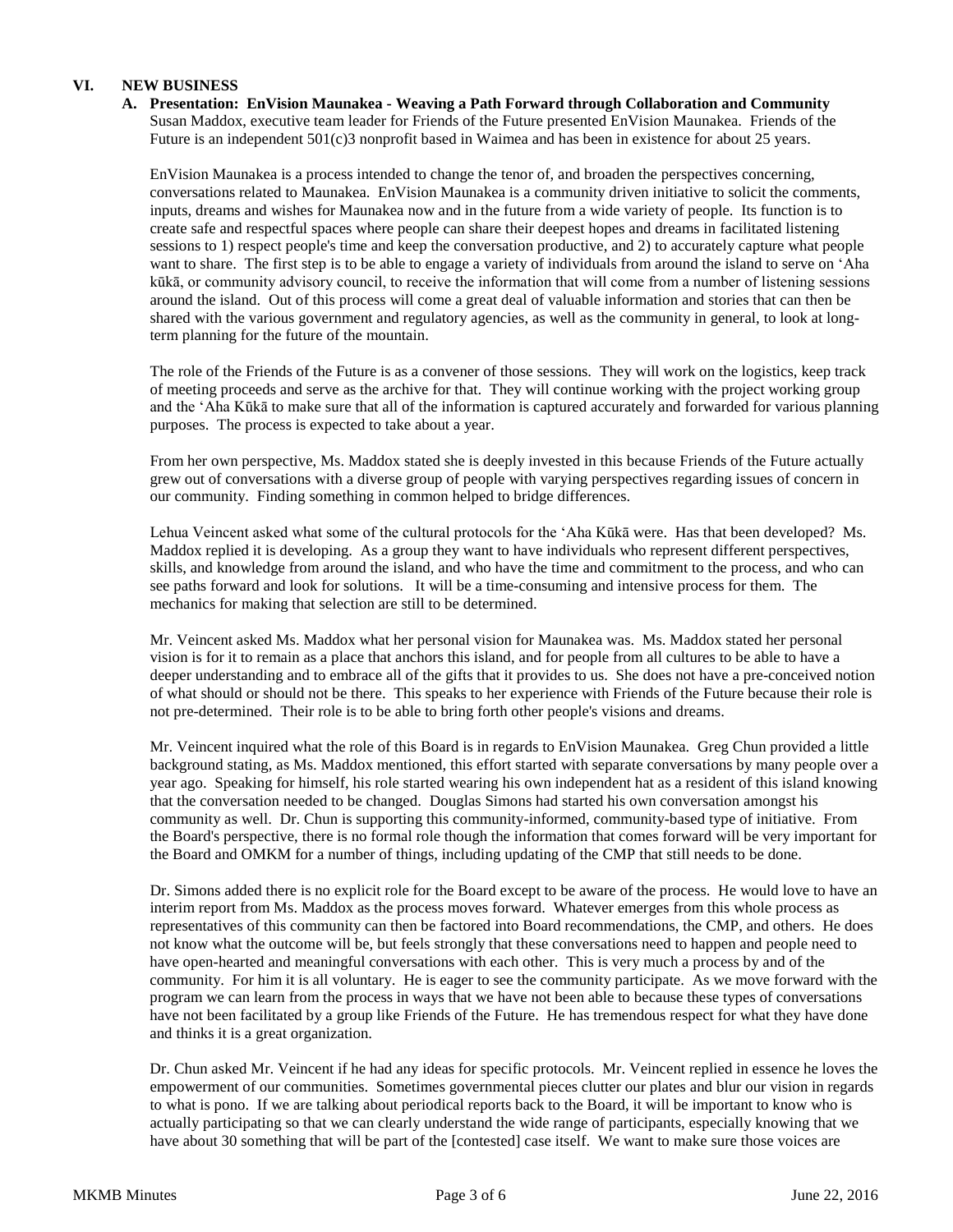heard. Sometimes the puzzle pieces fall on the floor and we forget to pick them up. We want to make sure we check around and put it into a nice mural of what we are trying to do here.

Dwight Vicente stated the piece of the puzzle that is on the ground that should have been picked up is the Hawaiian Kingdom. The mountain is designated Crown Lands and it is the prerogative of the reigning Crown to decide what to do with the mountain, not any individual or foreigner. Just remember who the mountain belongs to. It is designated Crown Lands.

Mr. Veincent added, pertaining to Ms. Maddox's vision, sometimes we forget that the individualism is a representative of the collectivism. That is why he asked for her vision. As an individual part of this you do know that is a hairy role and kuleana in regards to making sure that the collective is being heard. He hopes that is what people are accountable for and that is what you are charged with. Sometimes our individual voice may not necessarily be a true representative of the collective.

Mr. Kalua thanked Mr. Veincent and supported what he said. He added everything that we do is about money or funding or budget. Dr. Simons made an important statement earlier about serving and donating your time. If you donate your time and put money aside, it works better. It works from the heart.

Kialoa Mossman asked where can members of the community find more information about this process. Ms. Maddox stated there is a website, www.envisionmaunakea.org, which will be kept updated. They are also looking at other ways to communicate. It is important to them that the process be transparent and that people know where they can get information and how they can participate.

Mr. Kalua asked if youths could be part of this group too, so their thoughts for the future can be heard. Ms. Maddox replied most definitely adding there will be at least one, if not two, student voices. The ʻAha Kūkā will be a wide range of ages because they believe it is important to learn from the past, be in the present, but also plan for the future.

Ku'upua Kiyuna asked how will this ʻAha Kūkā be determined. Ms. Maddox responded there will be an application process. It will be a rigorous process not only in terms of trying to be equitable to ensure island wide representation and different expertise and perspectives. It will be equally important on the other side that the individuals understand that this will be a time intensive process. It is a process for looking for a way forward and the ability to put yourself in someone else's shoes to deeply listen and hear what it is that they have to say and be able to transfer that accurately.

Ms. Kiyuna asked how big will this ʻAha Kūkā be. Ms. Maddox replied the ʻAha itself will probably be between 12 - 15 people. We are looking at 8 - 10 listening sessions, but that could expand. One important thing to understand is this is a process. So as we receive input and see how things are rolling out and where there is a need for more or less, we will adapt.

Ms. Kiyuna asked how will information be disseminated. In the past there have been community outreach events where the community did not really know. Ms. Maddox stated certainly the website will be one place for information. They have talked about doing a newsletter and different ways to disseminate that. There are also a lot of different organizations around the island that they could share the information with.

Davin Vicente felt community involvement is long overdue. We always talk about the next generation. He was the next generation back then and he was not involved. To him it is disheartening to see that this whole process is a little flawed because they are always talking about involving the next generation and getting the community involved, but he was not involved. He was not aware. He feels that UH should not have a say on what to do because he feels like all we are going to do is keep building on it. We need to get the community involved. For starters, this little room away from campus, away from the educated young Native Hawaiian minds that you are trying to help, move it on campus in a bigger room. UH is full of empty rooms right now. This meeting could have been in a bigger room. We could involve more of the community. Get the next generation involved by moving these conversations into the community and not a targeted community.

Ms. Maddox replied she cannot speak to anyone else's process and can only speak to EnVision Maunakea. This is an opportunity for you to be actively engaged and encouraged Mr. Vicente to do that. The Friends of the Future process has never been proprietary and they have always done whatever they could to get information out. This project will start from that same foundation and process. She understands too that sometimes when we talk about the future generation, we sometimes forget about today's generation. They are all important.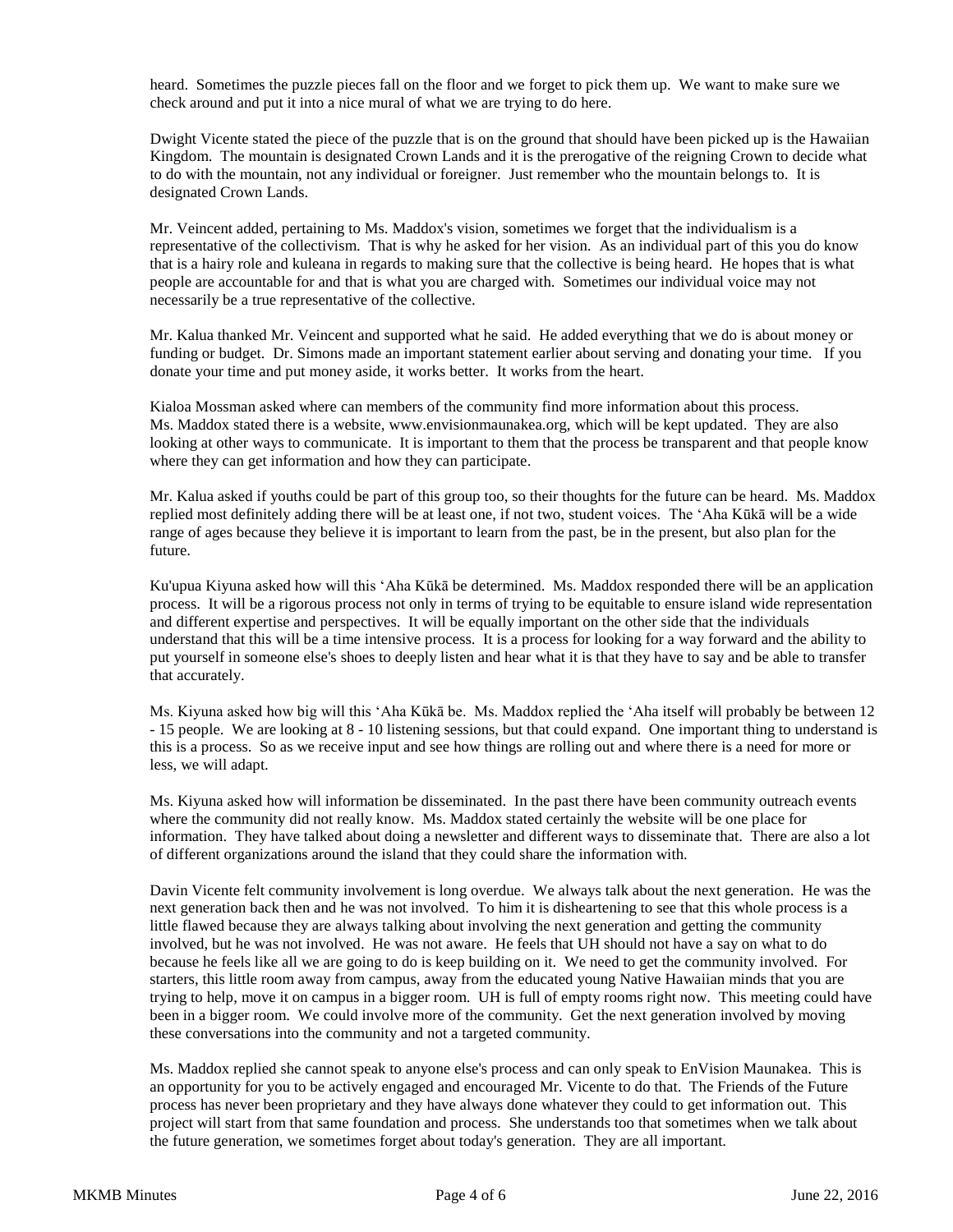Cory Harden asked about Friends of the Future. Is it a community group? Non-profit or for profit? Do you have funding sources? Do you have staff? And, for this project, is there funding and from where?

Ms. Maddox replied Friends of the Future was founded in 1988 through a series of conversations similar to what we are talking about today. The founder was Kenneth Brown who was the chair of Queen's Health Systems, Bishop Museum, and a member of other boards. He was a Native Hawaiian whose family lands are at Mauna Lani. He watched the world speed up and watched Hawaii be in the center of the world, and he really wanted to establish an organization that was not an institution. He wanted it to be able to support work from the community. In our entire history we have never physically started a program. We have nurtured more than 60 of them, which were generally people who found their way to us who were looking for an organizational home - insurance, payroll, personnel, management, etc. so that the people could do the work they really wanted to do in the community. Over that period of time, 12 of those organizations/projects have actually become their own non-profits. They gained sufficient strength and support to be able to go out on their own.

Friends of the Future is funded by a number of different sources. Some of the programs are funded by state contracts, grants, donations, and some are a combination of these. Some of the programs are large and have about 25 employees. Others are very small and may have only one personnel while others are completely volunteer driven. It really depends on what the project and its mission is.

Ms. Harden asked if there is any special funding for this EnVision Maunakea project and where is it coming from. Ms. Maddox replied there are several funding sources for this project. The UH Institute for Astronomy is one of the funders. The observatories have provided some funding and there are other funding sources. There will be an opportunity for anyone who wants to support the initiative if they believe in it and can see its potential.

Mr. Mossman asked for a summary of cultural guidelines that will be followed for this project. Ms. Maddox responded they are unfolding as they go through the process. She is looking to members of the ʻAha Kūkā to help with this. It will probably be a combination of things. Not all of their sessions will be cultural in nature. They have to be open to all of the perspectives of people and what it is they want to share.

Ms. Kiyuna asked if there are any obligations to these organizations who are funding this project. Do they have any requests or expectations because they are funding this? Ms. Maddox responded no, everyone is agreeing that it is well past time to have these hard conversations, and they all understand that we do not have a pre-determined outcome for this. The intention is to gather true and meaningful information.

Mr. Veincent stated the perception of the community may be that in working with the UH we have to be careful because of what has transpired over the past year. He asked if there were any other community groups that are having these discussions. We know what EnVision is doing. We know what Judge Amano is doing. Is there anybody else out there doing these talk story sessions?

Dr. Chun stated he is not aware of any, and that is what makes EnVision Maunakea unique. Clearly there are groups out there who are packaging and advocating for specific proposals they have developed, but we have not heard of anybody supporting a process like this. We have been able to get endorsements from community members who we have talked about this process to. They have come forward and have endorsed this process.

Mr. Veincent stated above and beyond EnVision and Amano's work, the Board will also need to solicit community responses as well. He is just trying to make sense of the CMP process. Any additional information needed from the community is our kuleana to do so.

Dr. Chun replied as a Board, our role is to represent the community. This does not substitute for that.

## **VII. ANNOUNCEMENTS**

Mr. Veincent asked for an update to Hokukea's notice to decommission. Director Nagata stated after the last Board meeting, the chancellor requested that a discussion start with the individuals who had come to testify against the decommissioning of Hokukea. A meeting was held and they are looking at how the University can work with the visioning that was brought forth to the Board, and to see how we can work and collaborate on the process. Mr. Veincent requested that this be an ongoing item on the Board's agenda.

## **VIII. NEXT MEETING**

Board members will be polled for the next meeting date.